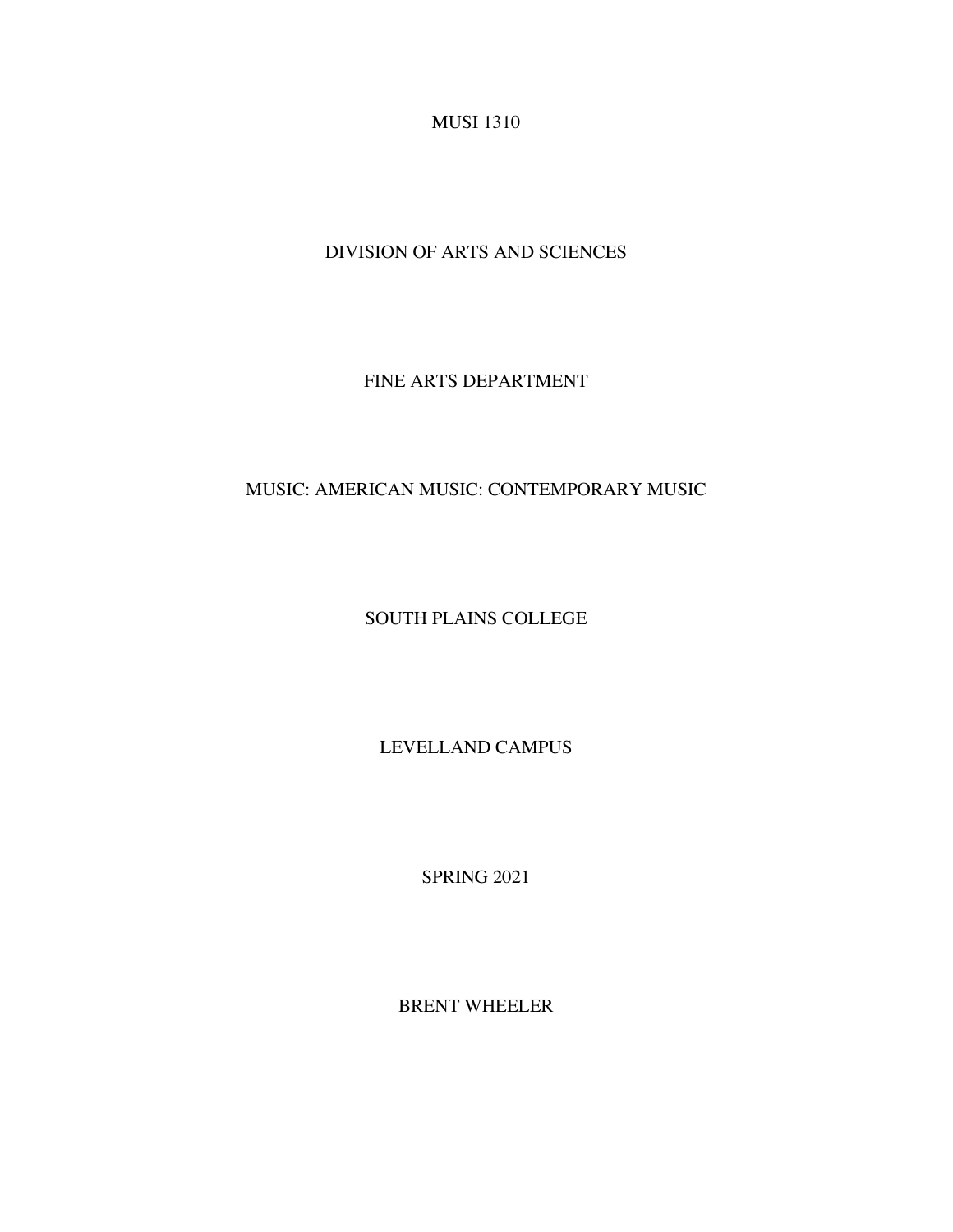## **SYLLABUS**

## MUSI 1301: AMERICAN MUSIC: CONTEMPORARY MUSIC

Instructor: Brent Wheeler

Office: CB 160

Phone: 806-716-2023

Email: bjwheeler@southplainscollege.edu

Office Hours: Posted on office door or by appointment

Purpose of Course: To acquire a broad perspective of the history, sounds, and styles of the music commonly called Contemporary American Music. Students will become familiar with significant musician performers, composers, bandleaders, performance venues, recordings, and cultural happenings that have encouraged and continue to encourage the development and evolution of American Music. By reading text assignments, attending class lectures, observing live performances, and listening to jazz recordings, students will develop a mature and individualized understanding of the art form.

Required Materials: To Be Announced

Grading:

| 100 points | Exam $#1$      |
|------------|----------------|
| 100 pints  | Exam $#2$      |
| 100 points | Exam $#3$      |
| 100 points | Research paper |

400= TOTAL POINTS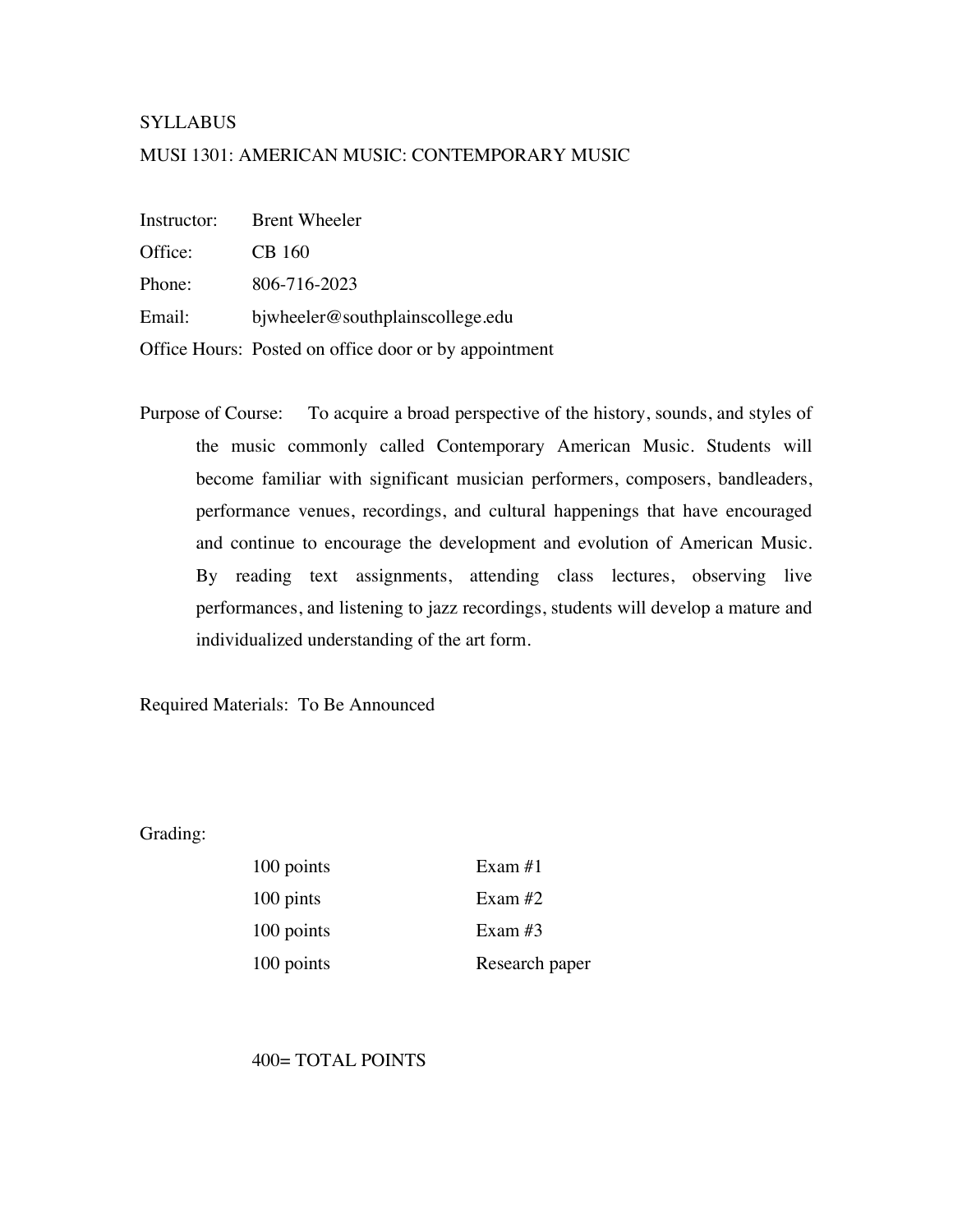- Attendance Policy: Students are expected to attend class regularly. Alacrity is appreciated. The instructor will take roll in class. Because the class will often include group discussion, class attendance is crucial. Consequently, absences will negatively affect a student's final grade. Absences will drop a student's grade based upon the following attendance policy.
	- 1-3 absences: No grade deduction

 $4<sup>th</sup>$  absence: 3- point deduction from final grade

- $5<sup>th</sup>$  absence:  $5-$  point deduction from final grade
- \* Each additional absence will result in another 5- point deduction from the student's final grade.
- Quiz Policy: Students are expected to take assigned quizzes on the scheduled day. If a student fails to be present for the quiz (due to tardiness or absence), the student will NOT be allowed to "make up" the quiz without a valid excuse, such as a medical or family emergency.

Accommodations: South Plains College strives to accommodate the individual needs of all students in order to enhance their opportunities for success in the context of a comprehensive community college setting. It is the policy of South Plains College to offer all educational and employment opportunities without regard to race, color, national origin, religion, gender, disability, or age (SPC Equal Opportunity Policy – General Catalog)

## **Disabilities Statement**

Students with disabilities, including but not limited to physical, psychiatric, or learning disabilities, who wish to request accommodations in this class should notify the Disability Services Office early in the semester so that the appropriate arrangements may be made. In accordance with federal law, a student requesting accommodations must provide acceptable documentation of his/her disability to the Disability Services Office. For more information, call or visit the Disability